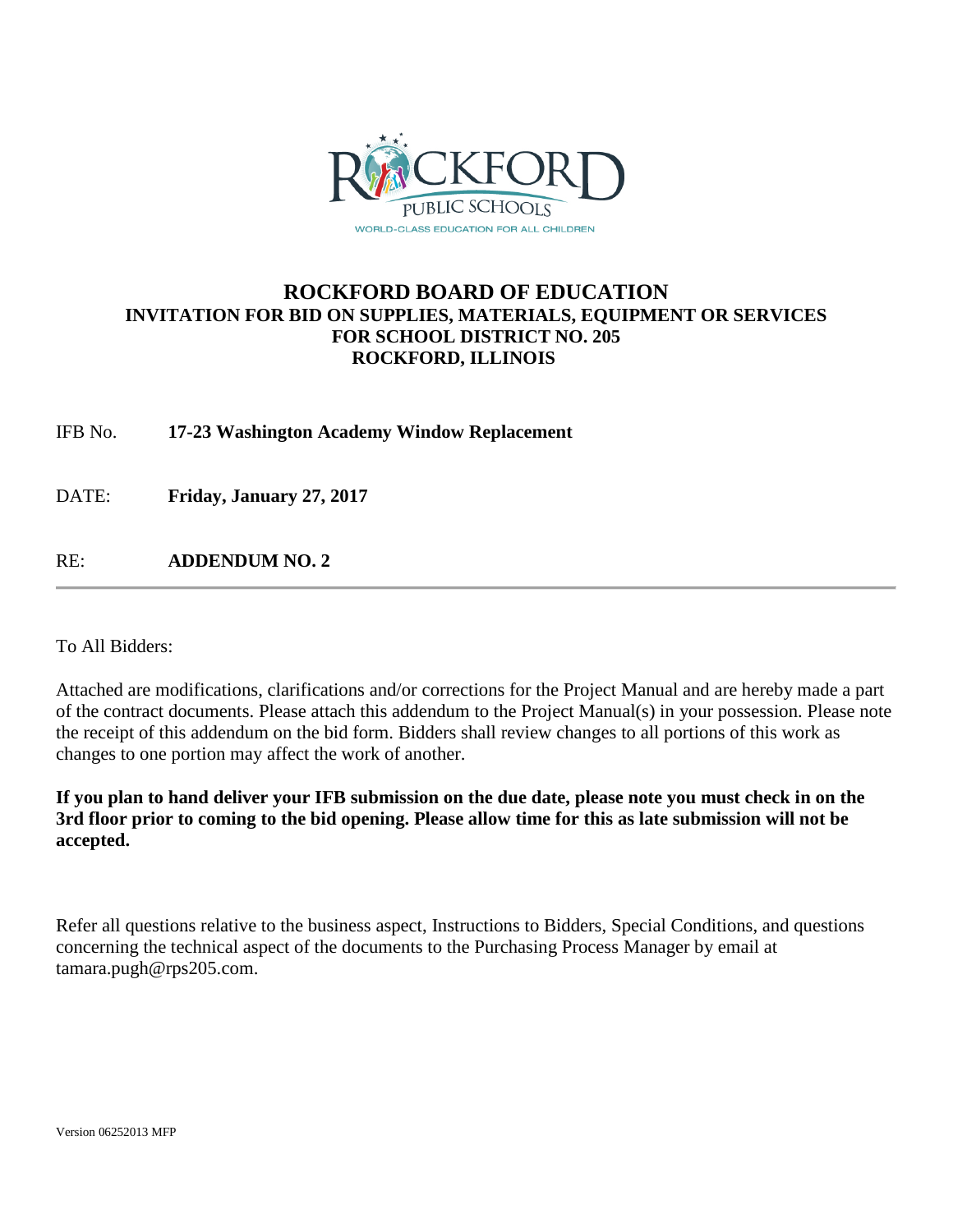# RICHARD L. JOHNSON<br>ASSOCIATES | ARCHITECTS

## **ADDENDUM TWO**

| Project No.: | 16-062 |
|--------------|--------|
|--------------|--------|

Date: **January 27, 2017**

Subject: **CHANGES to the BIDDING DOCUMENTS**

- Project: **WINDOW REPLACEMENT PROJECT FOR** WASHINGTON ACADEMY ROCKFORD PUBLIC SCHOOLS ROCKFORD, ILLINOIS
- Bids Due: **2:00PM, THURSDAY, FEBRUARY 2, 2017**
	- From: **RICHARD L. JOHNSON ASSOCIATES, INC. 4703 CHARLES STREET ROCKFORD, IL 61108**

To: **ALL PROJECT DOCUMENT HOLDERS**

Please reproduce this Addendum as needed, and attach to the Project Manuals for the above project.

Bidders shall indicate receipt of this and all Addenda in the space provided on the Bid Form. Failure to do so may be sufficient cause to reject the bid.

**Sincerely** RICHARD L. JOHNSON ASSOCIATES, INC.  $\blacksquare$ 

Scott R. Johnson, AIA, LEED AP

This Addendum consists of: Pages 1 thru 2.